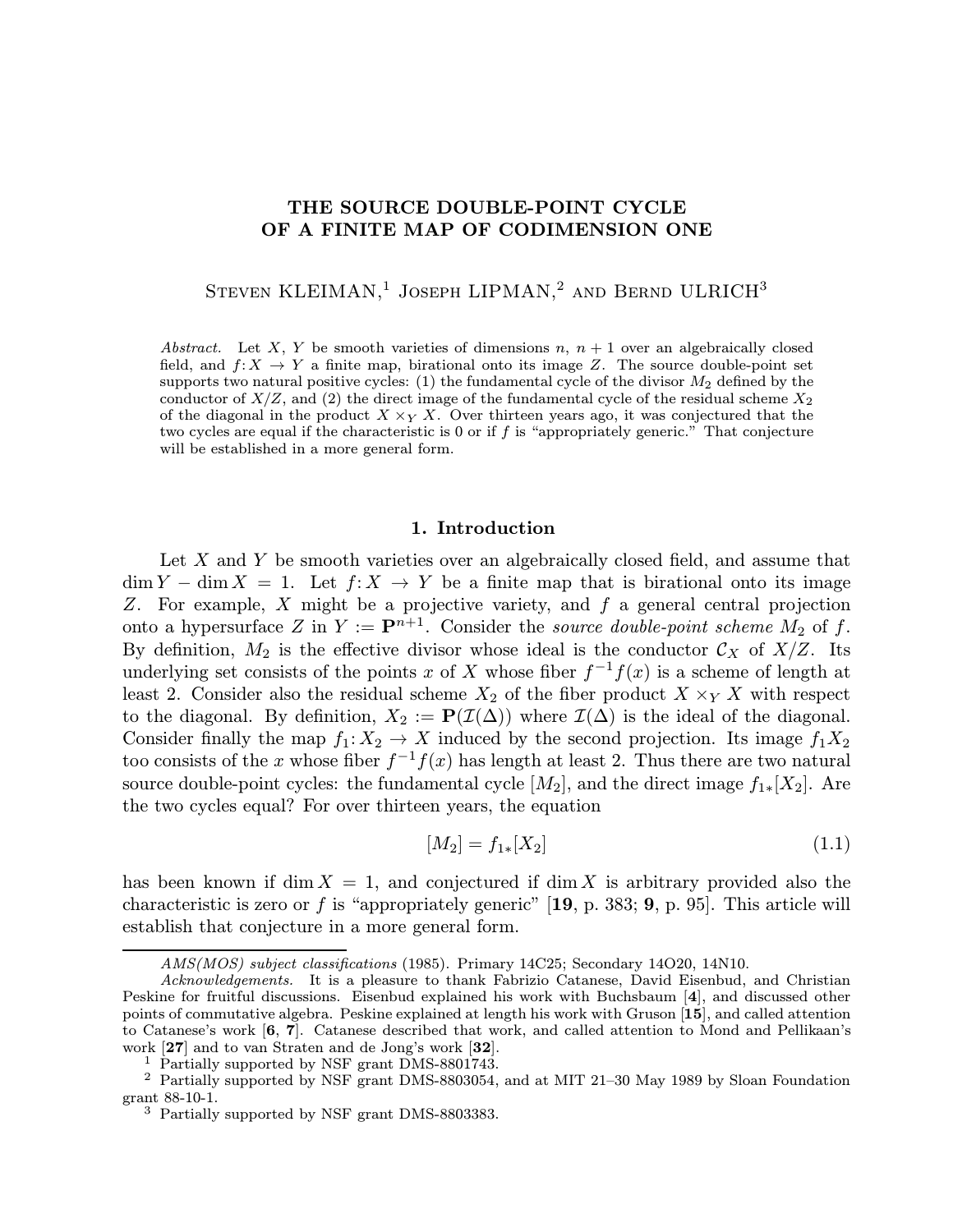In arbitrary characteristic, Equation (1.1) holds if and only if

$$
\operatorname{cod}(\overline{\Sigma}_2, X) \ge 2,\tag{1.2}
$$

where  $\overline{\Sigma}_2$  is the locus of points x in X such that  $\dim \Omega_f^1(x) \geq 2$ ; see (3.11). (In other words,  $\overline{\Sigma}_2$  is the "Thom–Boardman" locus of points where the "kernel rank," or the "differential" corank," of f is at least 2. It is also the locus where the fibers of f are not "curvilinear.") If f is a "generic" map, such as a generic projection  $[19, pp. 365-366]$ , then the ramification locus  $\overline{\Sigma}_1$ , the locus where  $\dim \Omega_f^1(x) \ge 1$ , is of codimension 2 or empty, and  $\overline{\Sigma}_2$  is of codimension 6 or empty. In many important cases in practice,  $\overline{\Sigma}_1$  is, however, of codimension 1, but  $(1.2)$  holds nevertheless. For example, f might be a central projection of a smooth curve X onto a plane curve Z with cusps. Indeed, Condition  $(1.2)$  holds automatically if  $\dim X = 1$  or if the characteristic is zero, but not always if the characteristic is positive; see  $(2.6)$  and  $(2.7)$ . In any event,

$$
[M_2] = f_{1*}[X_2] + D,\t\t(1.3)
$$

where  $D \geq 0$ ; moreover, the components of D are exactly the components of codimension 1 of  $\overline{\Sigma}_2$ ; see (3.10).

¿From the point of view of the enumerative theory of singularities of mappings,  $[M_2]$  is the right double-point cycle whether or not Condition (1.2) is satisfied. Indeed, its rational equivalence class is given by the double-point formula,

$$
f^*f_*[X] - c_1(f)[X], \tag{1.4}
$$

where  $c_1(f)$  is the first Chern class of the virtual normal sheaf  $\nu_f = f^* \tau_Y - \tau_X$ . That statement follows from Grothendieck duality theory; see  $(2.3)$ . However, if f is not finite or if f is of codimension s greater than 1, then the cycle class defined by the conductor need not be given by the general double-point formula  $f^*f_*|X| - c_s(f)|X|$ ; Fulton [9, 2.4, 2.5, pp. 95–96] gave examples. For an introduction to some classical instances of the double-point formula, see [19, pp. 312–315 and 366–368] and [10, pp. 167–170].

Suppose that f is appropriately generic in the sense that  $\dim X - \dim X_2 = 1$ . For example,  $f$  is appropriately generic if it is a general central projection  $[19, pp. 388]$ . Then Condition (1.2) holds; see the proof of (3.12). Moreover, the class of  $f_{1*}[X_2]$  too is given by the double-point formula (1.4); that statement follows from residual-intersection theory, and the proof works whenever the map  $f_1$  is of the same codimension s as  $f$  [19, pp. 377– 384; 20, pp. 46]. Since the cycles  $f_{1*}[X_2]$  and  $[M_2]$  have the same class, it was reasonable to conjecture that they are equal.

In practice, there are three important cases where it is too restrictive to assume that X and Y are smooth over a field: (1) iterative multiple-point theory [19, pp. 384-391; 20], where rth-order theory for  $f: X \to Y$  is derived from  $(r-1)$ th-order theory for the "iteration" map  $f_1: X_2 \to X$ ; (2) Catanese's theory of "quasi-generic canonical projections"  $[6, 7]$ , where Y is a (singular) weighted projective space; and (3) van Straten and de Jong's deformation theory of "normalizations" [32, §3], where the base is an Artin ring. However, that restrictive assumption can be suitably relaxed. In fact, a priori, it is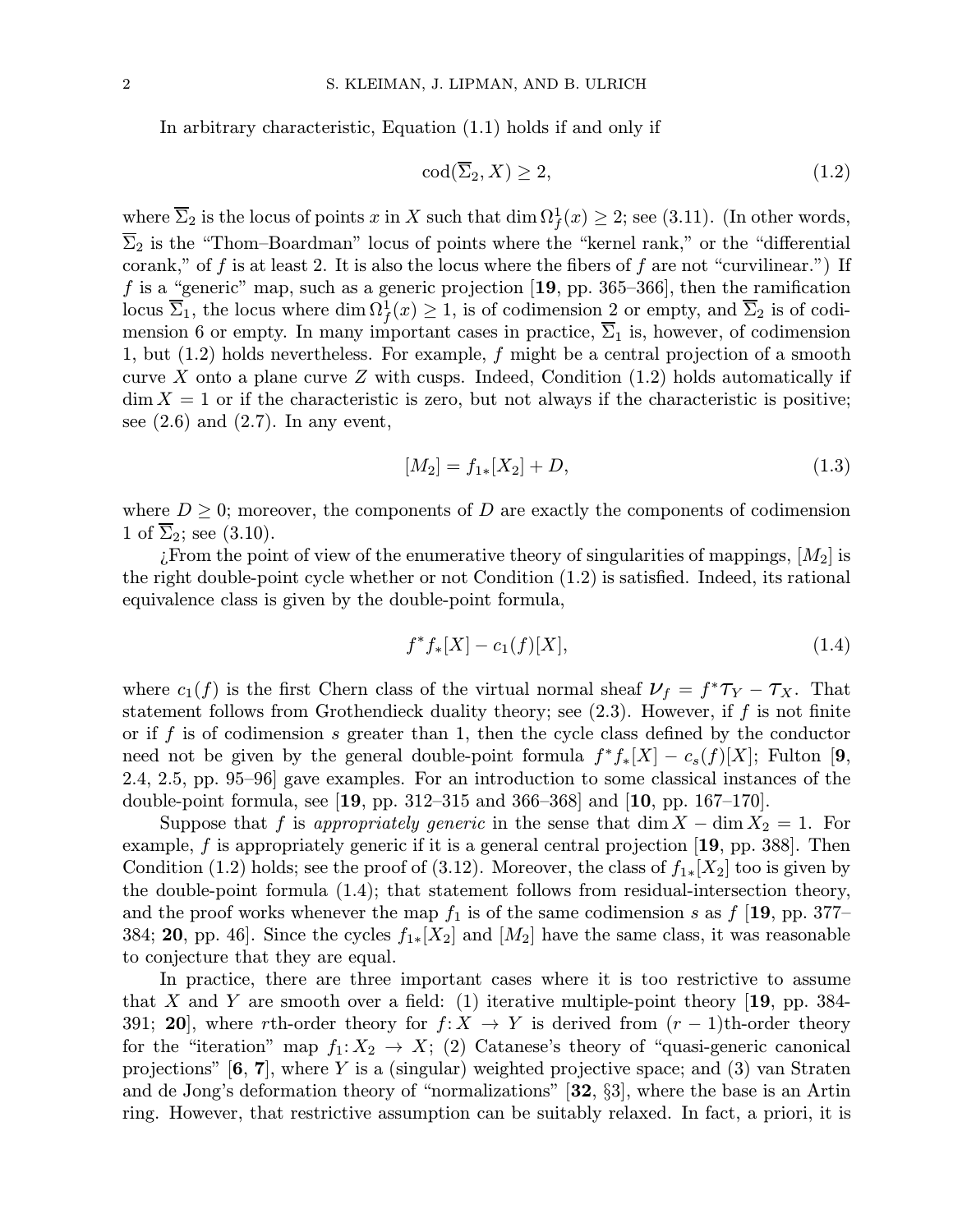natural to assume instead that f is Gorenstein and Y is  $(S_2)$ . For example, Y could be a normal scheme or the flat deformation of a normal scheme. (Coincidentally, Avramov and Foxby [2] are now developing a local algebraic theory of Gorenstein maps.) On the other hand, multiple-point theory of higher order or of higher codimension requires an assumption of intermediate strength, namely, that  $X$  is a local complete intersection in a smooth Y-scheme and Y is Cohen-Macaulay.

The theory in this article is part of a larger body of theory, which has had a remarkable history over the last fifteen to twenty years. On the very day (in June 1976) that Equation  $(1.1)$  was conjectured, Fulton solved the first case, where X is a smooth curve and Y a smooth surface. He proceeded by analyzing the effect of blowing up a singular point of the image  $Z$  of  $X$  in  $Y$ . Fulton's proof appears in [9, pp. 98–99]. Two months later, Teissier told Fulton that, the previous year, he [30, pp. 118–121] had been led to discover virtually the same equality and proof, while studying the equisingularity of curves over the complex numbers. At the same time, Teissier [30, pp. 121–123] gave a second proof, based on deforming Z.

It was a theorem whose time had come; indeed, closely related work had already been done independently. In 1974, Gusein-Zade  $[16, p. 23]$ , as part of a study of vanishing cycles, proved Equation (1.1) for a smooth curve mapping into a smooth surface over the complex numbers; he used blowups in about the same way as Fulton and Teissier. In 1973, Fischer [11] studied the module of jets of a unibranched map from a smooth curve into a smooth surface by considering the same blowups. In that case, he obtained a length formula that is equivalent to Equation (1.1). The equivalence holds because the module of jets and the structure sheaf of  $X_2$  are locally isomorphic as  $\mathcal{O}_X$ -modules, for example, because of  $(3.2)(2)$ . Later, in 1976, Brown [3] generalized Fischer's work, eliminating the hypothesis of unibranchedness. Brown also found that Fisher's proofs were mildly incomplete in the case of positive characteristic, leading Fischer to publish an improved version [12] in 1978. Of those five authors, only Fulton mentioned the case of higher dimensional  $X$  and  $Y$ .

In 1972 Artin and Nagata [1, (5.8), pp. 322], inspired by some unpublished results and questions of Mumford, proved a version of Equation  $(1.1)$  in the case that X is a smooth curve, Y is a smooth surface,  $f: X \to Y$  is any map birational onto its image, and the base is a field of any characteristic. Their version, like Fischer's and Brown's, is a statement about the ideal of the diagonal of  $X \times_Y X$ . Their proof, like Teissier's second, involves deforming f into a map whose image has simple nodes at worst. Artin and Nagata also gave an example that shows that their version of Equation (1.1) does not generalize to the case that X is a smooth surface and  $Y := \mathbf{P}^4$ .

In a nutshell, the proof of (1.3) runs as follows; see (3.9). First, it is shown that the direct image of  $[X_2]$  on  $X \times_Y X$  is equal to the fundamental cycle of the ideal of the diagonal,  $[\mathcal{I}(\Delta)]$ , diminished by a positive cycle C whose components lie in the diagonal and correspond precisely to the components of codimension 1 of  $\overline{\Sigma}_2$ . In fact, off the image of  $\overline{\Sigma}_2$  in the diagonal subscheme, the structure map  $p: X_2 \to X \times_Y X$  is a closed embedding, and its ideal is  $Ann(\mathcal{I}(\Delta))$ ; see (3.4)(2). Moreover, off the image of  $\Sigma_2$ , locally  $\mathcal{I}(\Delta)$  is generated by one element, and hence is isomorphic to  $p_*\mathcal{O}_{X_2}$ ; see (3.3). (So, in particular,  $X_2$  is equal, off the image of  $\Sigma_2$ , to the double-point scheme  $X_2'$  considered by Mond  $[26, \S 3, pp. 368-371]$  and Marar and Mond  $[25, 1.1, pp. 554-555]$ , which is defined by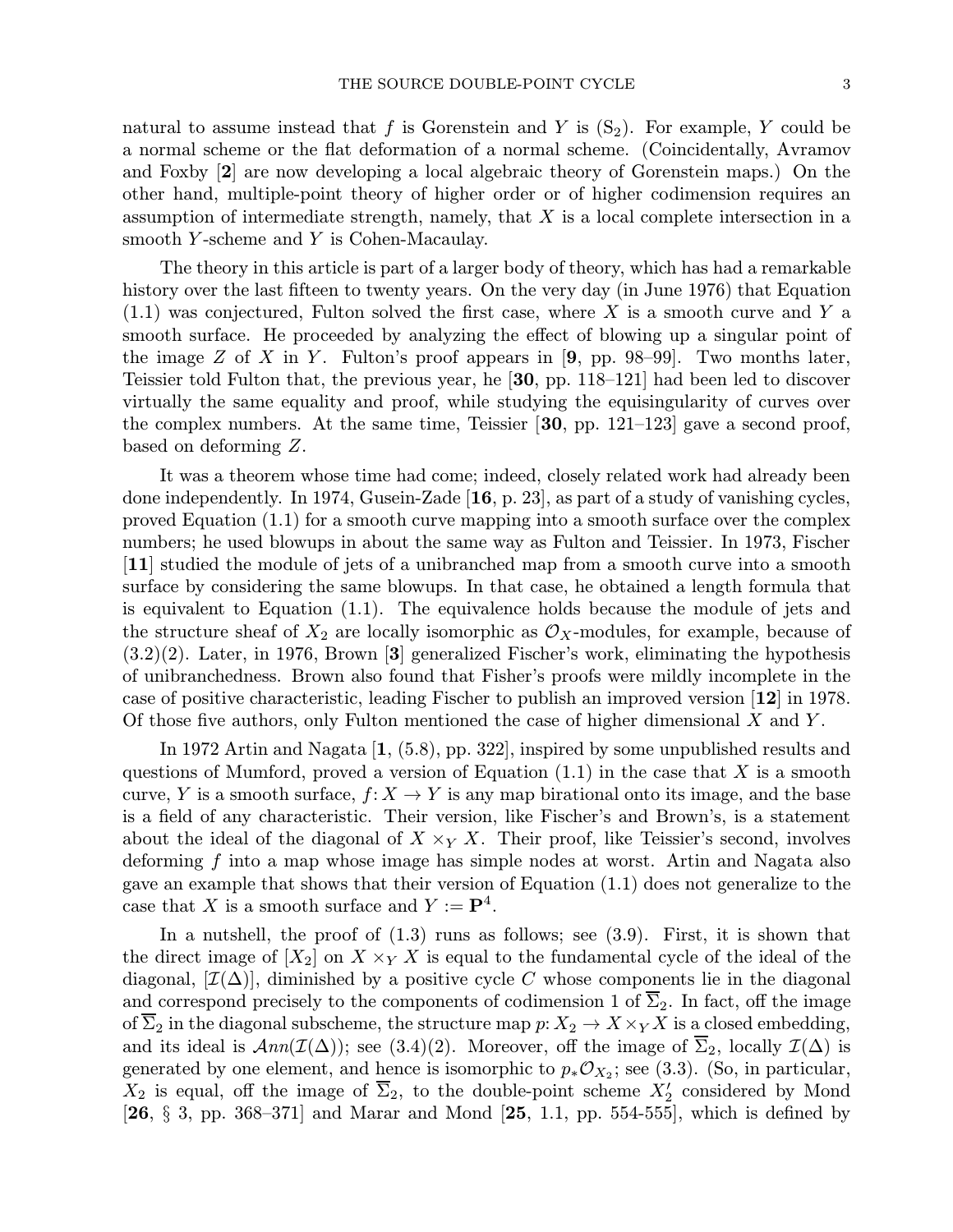$\text{Ann}(\mathcal{I}(\Delta)).$  Moreover, as  $\mathcal{I}(\Delta)$  is locally generated by one element,

$$
\mathcal{A}nn_{X\times_YX}(\mathcal{I}(\Delta))=\mathcal{F}itt^0_{X\times_YX}(\mathcal{I}(\Delta)).
$$

Mond  $[26, 3.2(i), p. 369]$  made a note of that equation because the Fitting ideal is "more readily calculable"  $[25, \text{ bottom p. } 554]$ . Furthermore  $[25, \text{ bottom p. } 554; 31]$ , if X is a local complete intersection in a smooth Y-scheme and Y is Cohen–Macaulay — for example, if X and Y are smooth over a field – then that equation continues to hold, and  $X_2'$  is Cohen–Macaulay and is of finite flat dimension over  $Y$ ; see  $(3.13)$ .)

On the other hand, at any point w of the diagonal in the image of  $\Sigma_2$ , the fiber  $p^{-1}w$  has dimension at least 1; see (3.2)(1). Therefore, the components of  $X_2$  lying over the image of  $\overline{\Sigma}_2$  do not contribute to  $p_*[X_2]$ , and the other components of  $X_2$  contribute with the same multiplicity to both  $p_*[X_2]$  and  $[\mathcal{I}(\Delta)]$ . (However, Ulrich [31] has proved that, if X is a local complete intersection in a smooth Y-scheme and Y is  $(S_2)$ , then  $[X'_2] = [\mathcal{I}(\Delta)]$ ; see (3.13).) The preceding considerations (including those in parentheses) are valid in great generality; in particular,  $f$  may have any codimension  $s$  (provided that, in the more sophisticated statements, it is assumed that  $M_2$  is of codimension at least s in  $X$  — whence it follows that  $M_2$  and  $X'_2$  are of codimension exactly s; see (3.13)).

It now suffices to prove that the direct image of  $[\mathcal{I}(\Delta)]$  is equal to  $[M_2]$ ; in other words, at each generic point  $\xi$  of  $M_2$ , the length of  $\mathcal{I}(\Delta)$  is equal to the colength of  $\mathcal{C}_X$ . The latter statement follows from these equations:

$$
\mathcal{F}itt_X^0(\mathcal{I}(\Delta)) = \mathcal{F}itt_Y^0(f_*\mathcal{O}_X/\mathcal{O}_Z)\mathcal{O}_X = \mathcal{C}_X.
$$
\n(1.5)

Indeed, it will be proved that  $\mathcal{C}_X$  is invertible as f is Gorenstein; see (2.3). Hence,  $\mathcal{I}(\Delta)$ is of flat dimension 1 over  $X$ , and so the desired length-colength equation holds.

The first equation in (1.5) is proved via rather simple and general considerations, which require no special hypotheses; see  $(3.4)(1)$ . The key lemma  $(3.3)$  was apparently known to Artin and Nagata, and perhaps to Mumford; see the statement in parentheses on line 6 of p. 322 in  $[1]$ . The second equation in  $(1.5)$  is an immediate consequence of the following equation on  $Y$ :

$$
\mathcal{F}itt_Y^0(f_*\mathcal{O}_X/\mathcal{O}_Z) = \mathcal{A}nn_Y(f_*\mathcal{O}_X/\mathcal{O}_Z). \tag{1.6}
$$

Equation (1.6) follows from a general theorem of Buchsbaum and Eisenbud [4, p. 232]; see (3.7) and (3.5). However, only a special case of the general theorem is needed here, and in that case, the theorem's proof simplifies to a few lines involving the Hilbert–Burch theorem; Eisenbud showed that short proof to the authors (on 26 May 1989), and it too is given in (3.5).

The target double-point scheme  $N_2$  is, by definition, the subscheme of Y of the adjoint ideal  $\mathcal{A}nn_Y(f_*\mathcal{O}_X/\mathcal{O}_Z)$ . So, Equation (1.6) says, in other words, that  $N_2$  is determinantal, cut out locally by the maximal minors of any matrix presenting  $f_*\mathcal{O}_X/\mathcal{O}_Z$ . Now, the proof in (3.5) of (1.6) also shows that  $N_2$  is of flat dimension 2 in Y; hence, it is of pure codimension 2 in Y by the Intersection Theorem of Peskine–Szpiro and Roberts, and it is Cohen–Macaulay if Y is by the Auslander-Buchsbaum Theorem.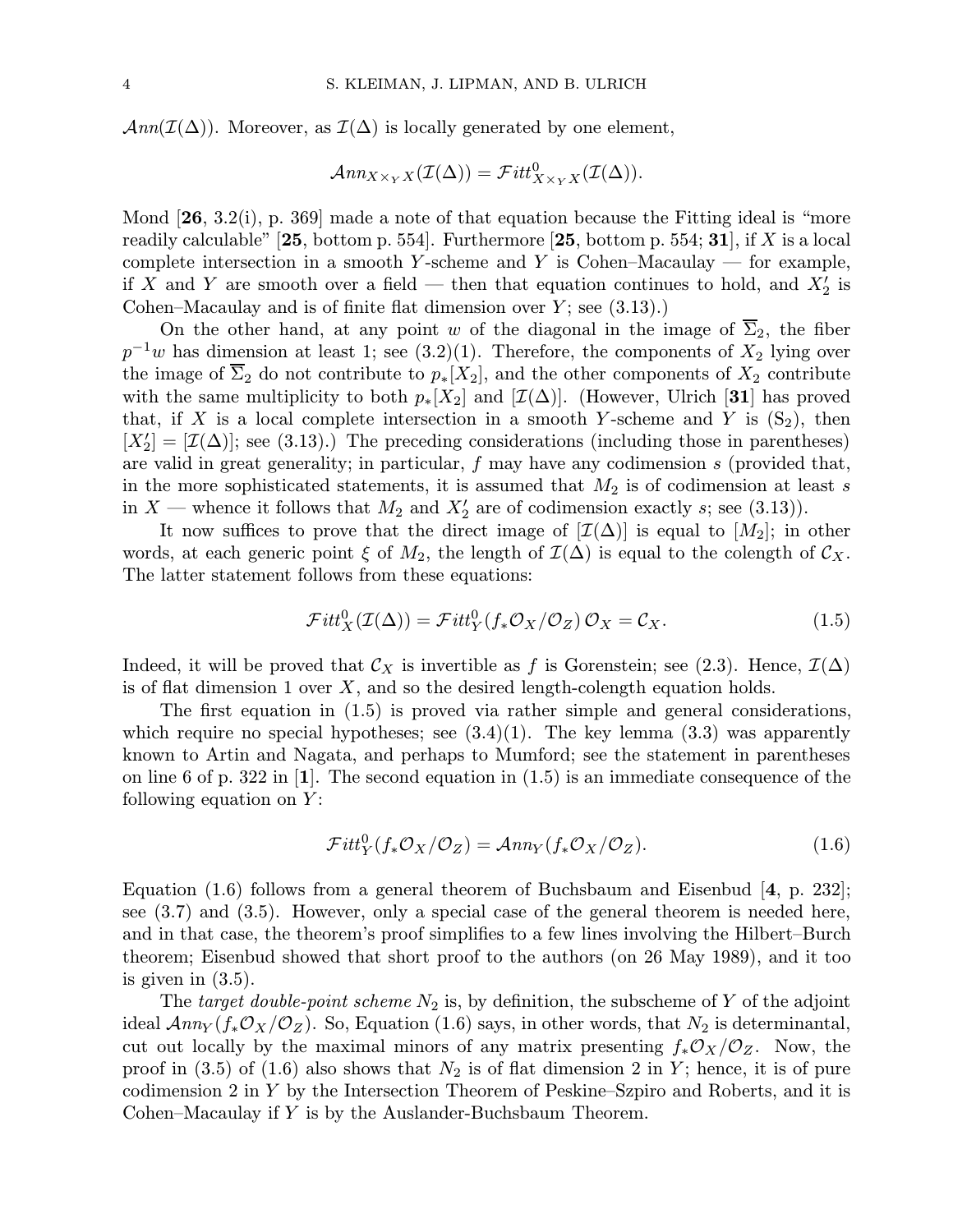Equation (1.6) was already known, however. Mond and Pellikaan, in their March 1988 preprint [27, p. 121], had obtained it independently and also from Buchsbaum and Eisenbud's theorem. They prove (1.6) in the course of proving the equation,

$$
\mathcal{F}itt_Y^0(f_*\mathcal{O}_X/\mathcal{O}_Z) = \mathcal{F}itt_Y^1(X). \tag{1.7}
$$

That equation interested them because it, together with (1.6), says that the target doublepoint scheme  $N_2$  is also defined by the Fitting ideal  $\mathcal{F}itt_Y^1(X)$ .

Another proof of (1.7) is found, as Mond and Pellikaan indicated, in a June 1988 preprint of van Straten and de Jong, who used the Hilbert–Burch theorem directly, [32; combine  $(4.8)$ ,  $(4.12)$ , and  $(4.13)$ . They used  $(1.7)$  to compare the deformation theory of the pair  $(X, Z)$  with that of  $(N_2, Z)$ . Mond and Pellikaan, and van Straten and de Jong gave credit to Catanese  $\lceil 6 \rceil$  (see  $\lceil 7 \rceil$  also) for introducing the key ideas in 1982. (In turn, Catanese said that he drew inspiration from work of Arbarello, Sernesi, and Ciliberto.) Catanese's purpose was to study "pluriregular varieties of free general type" via "quasigeneric canonical projections."

Independently, in 1981, Gruson and Peskine [15] were led to Equations (1.6) and (1.7) while studying the scheme of  $r$ -secants of a smooth space curve  $C$ . They viewed the secant scheme as the target r-fold locus of the map  $f: X \to Y$ , where Y is the Grassmannian of lines L and where X is the variety of pairs  $(P, L)$  with  $P \in L \cap C$ . They did not prove  $(1.6)$  directly, but first proved a form  $\left[15, 1.5, p. 5\right]$  of the equation,

$$
\mathcal{A}nn_Y(f_*\mathcal{O}_X/\mathcal{O}_Z) = \mathcal{F}itt_Y^1(X). \tag{1.8}
$$

Their proof is simple and direct, and does not involve the Hilbert–Burch theorem or anything like it. They do prove a form  $[15, 1.3, p. 4]$  of  $(1.7)$ , but their proof needs an additional hypothesis, which, as it turns out, amounts to the assumption that  $\overline{\Sigma}_2$  is empty. On the other hand, under that assumption, they prove a more general statement, involving the higher-order Fitting ideals.

The higher-order multiple-point loci of  $f: X \to Y$  are also of some interest. The first job is to find a reasonable scheme-theoretic definition of them. Assume, as always, that  $f: X \to Y$  is finite and birational onto its image Z. Assume also that  $\overline{\Sigma}_2$  is empty. This hypothesis is not that much of a restriction in the rth-order theory for  $r \leq 6$ , because the expected codimension in X of  $\overline{\Sigma}_2$  is 6. Moreover, there are many applications where, in fact,  $\Sigma_2$  is empty. Assume finally that X is a local complete intersection in a smooth Y-scheme and that Y is Cohen-Macaulay. Under roughly those hypotheses, Gruson and Peskine [15] and Mond and Pellikaan [27] independently strove to show that the Fitting ideal  $\mathcal{F}itt_Y^{r-1}(X)$  defines a reasonable scheme  $N_r$  of target r-fold points. For example, for  $r = 1$ , that Fitting ideal defines the scheme-theoretic image Z; see (2.2). For  $r = 2$ , the Fitting ideal is equal to the adjoint ideal by  $(1.8)$ ; so the new definition of  $N_2$  agrees with the old. In the work [23] under preparation, the present authors will develop the following additional evidence for the reasonableness of this definition of  $N_r$ .

Following the iterative approach to multiple-point theory of [20], define the scheme  $M_r$  of source r-fold points of f as the scheme of target  $(r-1)$ -fold points of  $f_1$ ; in other words, define  $M_r$  as the scheme with ideal  $\mathcal{F}itt_X^{r-2}(X_2)$ . For example, for  $r = 2$ , that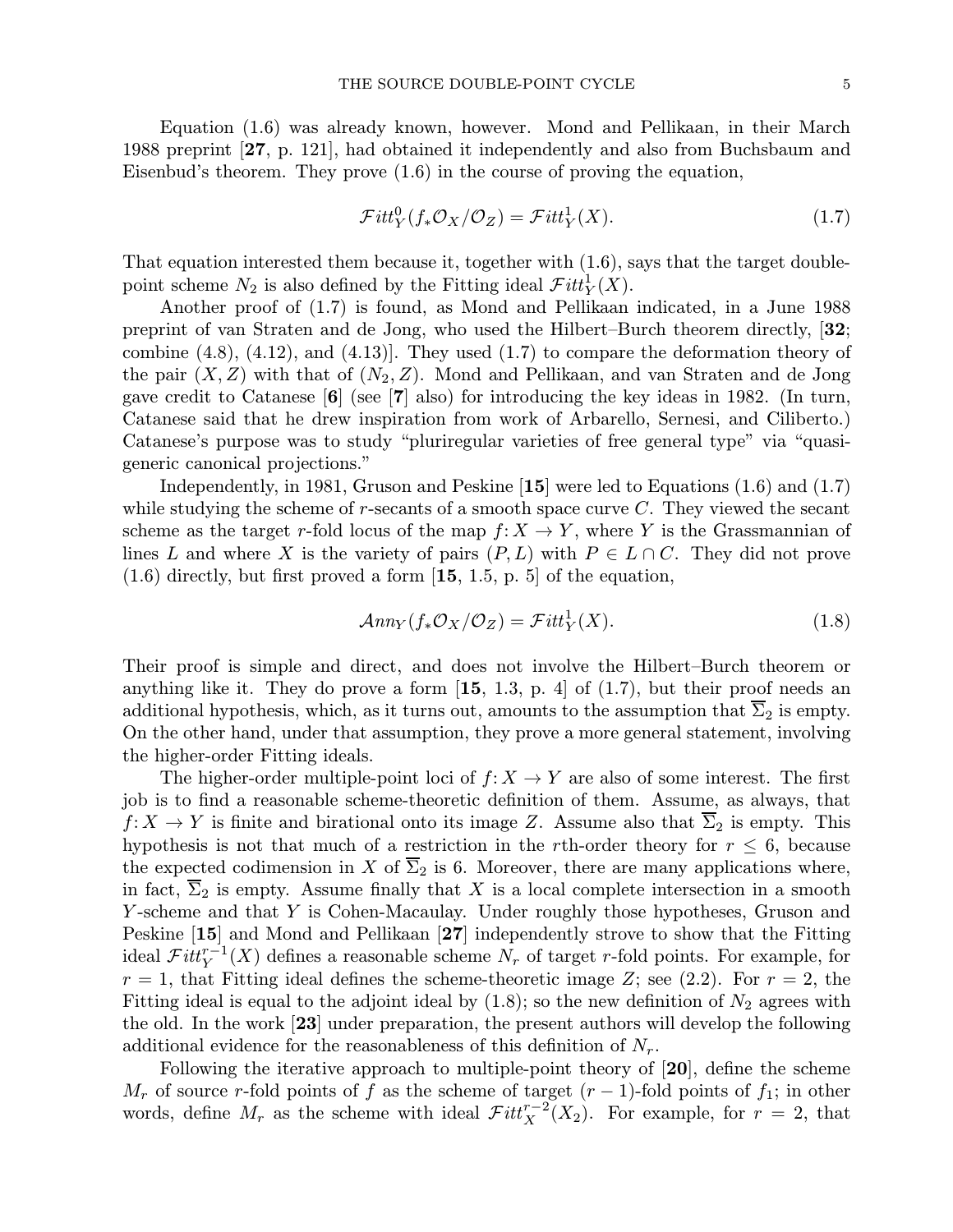Fitting ideal is equal to the conductor  $\mathcal{C}_X$ ; see (3.4) and (3.7). So the new definition of  $M_2$  agrees with the old. Now, if the definitions of  $M_r$  and  $N_r$  are indeed reasonable, then these schemes should be compatible under pullback:

$$
M_r = f^{-1} N_r.
$$

That compatibility equation will be proved in [23]; the proof is similar to the proof of (3.4).

Assume that  $M_r$  and  $N_r$  have the expected codimensions,  $r-1$  and r, everywhere. Then a general point of  $N_r$  has an inverse image of length r; so the cycle relation

$$
f_*[M_r] = r[N_r] \tag{1.9}
$$

should hold. For example, for  $r = 2$ , this relation is equivalent to the usual Gorenstein formula, because then  $M_2$  and  $N_2$  are defined by the conductors on X and Z. Relation  $(1.9)$  will be proved for arbitrary r in [23].

There is another generalization of the usual Gorenstein formula, due to Gruson and Peskine [15, Prop. 2.6, p. 13]. For  $r = 2$ , it reduces to the other form of the usual formula: the colength of the conductor in a 1-dimensional Gorenstein domain is equal to the colength of the domain in its normalization. For arbitrary  $r$ , the generalization says intuitively that a general  $(r + 1)$ -fold point counts as  $r + 1$  r-fold points. In [23], following the approach to multiple-point theory based on the Hilbert scheme, which is developed in [22], it will be shown how to interpret Gruson and Peskine's generalization of the Gorenstein formula as a statement about the Hilbert scheme  $\text{Hilb}_f^r$ , and how to derive it from Relation (1.9). The key step is to prove that  $\text{Hilb}_f^r$  is equal to the blowup of  $N_r$  along  $N_{r+1}$ .

### 2. The double-point schemes

(2.1) Setup. Let  $f: X \to Y$  be a finite map of locally Noetherian schemes. Assume that  $f$  is birational onto its image; more precisely, assume that there is an open subset U of Y such that its preimage  $f^{-1}U$  is dense in X and the restriction  $f^{-1}U \rightarrow U$  is an embedding. Assume that f is of pure codimension 1; that is, if  $\xi$  is the generic point of an arbitrary component of X, then dim  $\mathcal{O}_{Y, f \xi} = 1$ . Assume that f is of flat dimension 1. Finally, assume that Y satisfies Serre's condition  $(S_2)$  [14, (5.7.2), p. 103]: for every  $y \in Y$ ,

$$
\mathrm{depth}(\mathcal{O}_{Y,y}) \geq \inf(2,\, \dim \mathcal{O}_{Y,y}).
$$

These conditions will be assumed without further mention throughout Section 2.

If, in the derived category,  $f^! \mathcal{O}_Y$  is isomorphic to a (shifted) invertible sheaf  $\mathcal{W}_f$ , then f is called *Gorenstein* [17, p. 144]. If f is Gorenstein, define its first Chern class as that of  $\omega_f$ :

$$
c_1(f):=c_1(\omega_f).
$$

For example, if there is a factorization  $f = \pi i$  where  $i: X \hookrightarrow P$  is a regular embedding and  $\pi: P \to Y$  is smooth, then f is Gorenstein and

$$
\omega_f=\det(\nu_i)\otimes\det(\tau_\pi)^{-1}
$$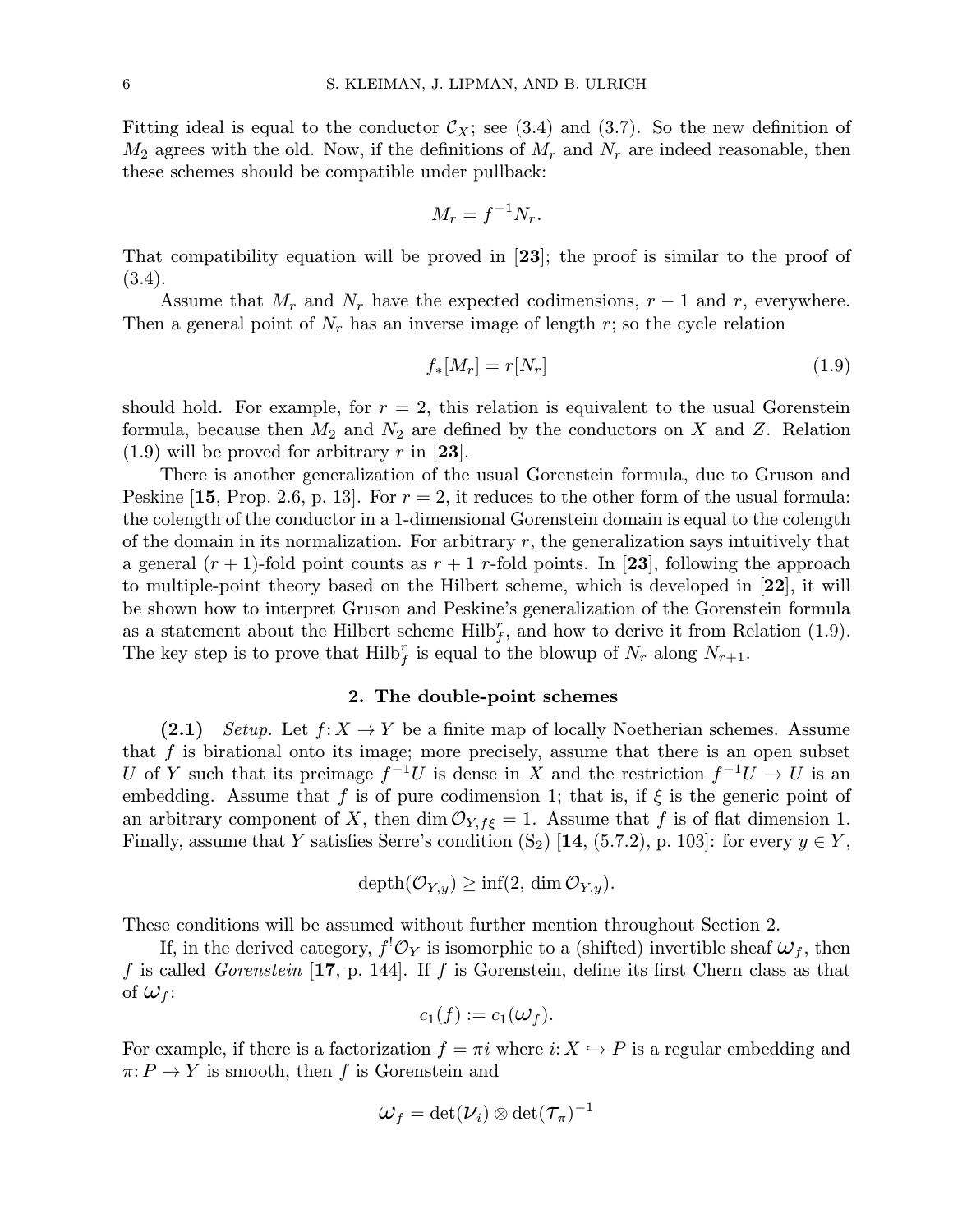where  $\nu_i$  is the normal sheaf and  $\tau_{\pi}$  is the tangent sheaf. For instance, if X and Y are smooth over some base scheme S, then the product  $P := X \times_S Y$ , the graph map  $i: X \to P$ , and the projection  $\pi: X \times_S Y \to Y$  will work; in this case,

$$
\omega_f = \det(\tau_{X/Y})^{-1} \otimes \det(\tau_{Y/S}).
$$

The ideal  $\mathcal{A}nn_Y(f_*\mathcal{O}_X/\mathcal{I}m\mathcal{O}_Y)$  is called the *adjoint ideal*. The scheme it defines is denoted by  $N_2$  and called the *target double-point scheme*. Its underlying set consists of the points y of Y whose fiber  $f^{-1}(y)$  is a scheme of length at least 2 over  $k(y)$ . The adjoint ideal is an  $f_*\mathcal{O}_X$ -module, and the associated sheaf on X

$$
\mathcal{C}_X := \mathcal{A}nn_Y(f_*\mathcal{O}_X/\mathcal{I}m\mathcal{O}_Y)
$$

is an ideal, called the *conductor on* X. The corresponding scheme is denoted by  $M_2$ and called the *source double-point scheme*. Obviously,  $M_2 = f^{-1}N_2$  as schemes, and the restriction  $M_2 \to N_2$  is finite and surjective.

The Fitting ideal  $\mathcal{F}itt_X^{r-1}(\Omega_f^1)$  defines a scheme, denoted  $\overline{\Sigma}_r$ . Its underlying set consists of the points x of X such that  $\dim \Omega_f^1(x) \geq r$ . Obviously,  $\overline{\Sigma}_0 = X$ , and

$$
M_2 \supseteq \overline{\Sigma}_1 \supseteq \overline{\Sigma}_2 \supseteq \cdots.
$$

The formation of  $\overline{\Sigma}_r$  commutes with base change as the formation of  $\Omega_f^1$  does and the formation of a Fitting ideal does.

Denote by Z the scheme-theoretic image of X in Y. By definition  $[13, (6.10.1),$ p. 324, Z is the smallest closed subscheme of Y through which f factors. Because f is quasi-compact and quasi-separated, Z exists and is defined by the ideal  $\mathcal{A}nn_Y(f_*\mathcal{O}_X)$ . Obviously,  $N_2$  is a closed subscheme of Z; its ideal is the sheaf

$$
C_Z := \mathcal{A}nn_Z(f_*\mathcal{O}_X/\mathcal{O}_Z),
$$

and  $\mathcal{C}_Z$  is called the *conductor* on Z.

**Proposition (2.2)** The scheme-theoretic image Z of X in Y is a divisor, and its ideal is equal to the Fitting ideal  $\mathcal{Fitt}_Y^0(X)$ . In other words, locally Z is defined by the determinant of any square matrix presenting  $\mathcal{O}_X$  over  $\mathcal{O}_Y$ ; such matrices exist, and their determinants are regular elements. Moreover, the formation of Z commutes with base change.

**Proof.** Because f is finite, the Fitting ideal  $Fitt_Y^0(X)$  exists. Because f is of flat dimension 1 and of codimension 1, locally  $\mathcal{O}_X$  is presented over  $\mathcal{O}_Y$  by a square matrix whose determinant is regular and generates  $\mathcal{F}itt_Y^0(X)$ . Let W denote the corresponding divisor. Then W has no embedded components because Y satisfies  $(S_2)$ .

The schemes W and Z have the same support, and  $Z \subseteq W$  because

$$
\mathcal{A}nn_X(Y)^n\subseteq \mathcal{F}itt_Y^0(X)\subseteq \mathcal{A}nn_X(Y)
$$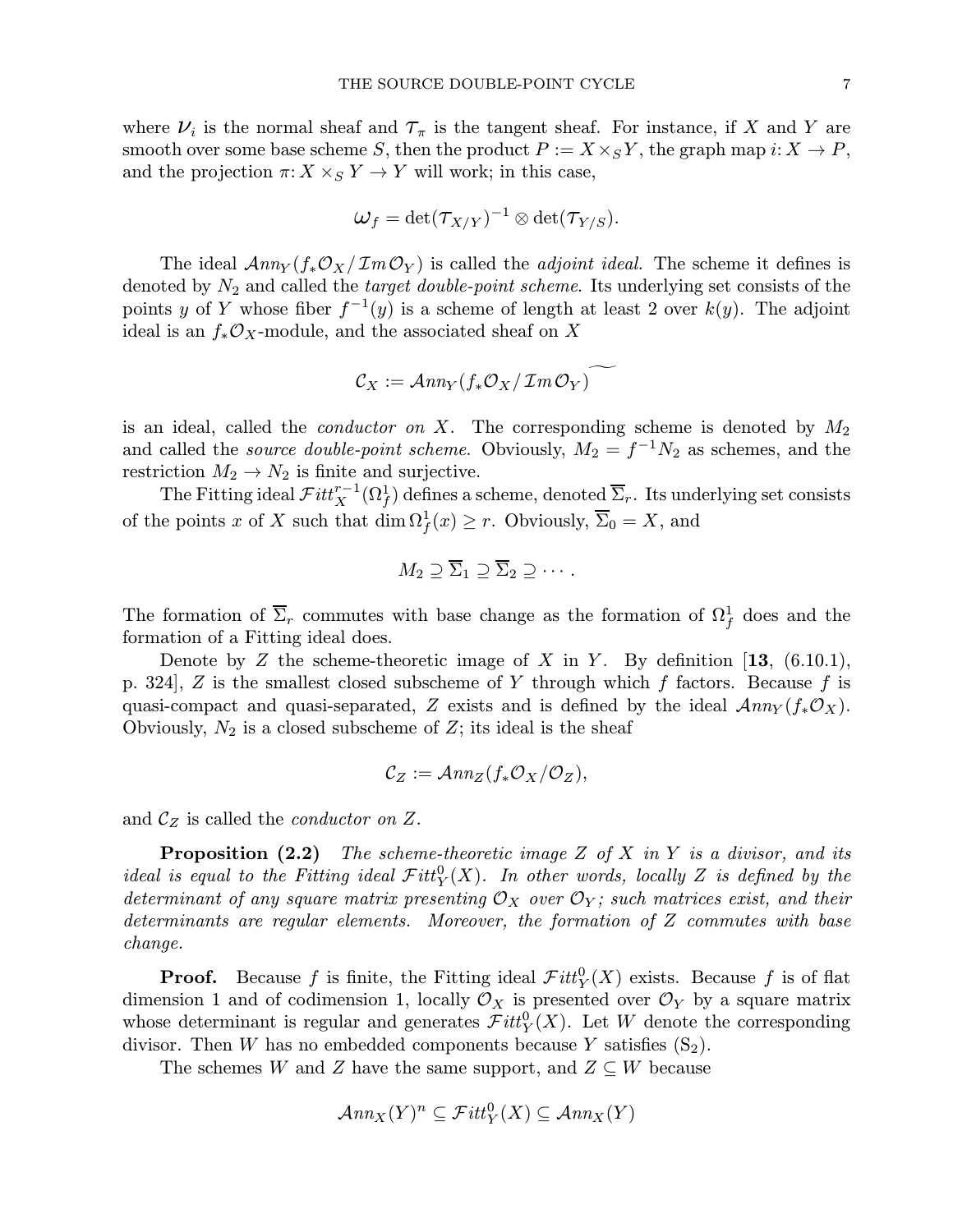for some integer n. Moreover,  $W$  and  $Z$  are generically equal because  $f$  is generically an embedding. Therefore,  $W$  and  $Z$  are equal because  $W$  has no embedded components.

The formation of Z commutes with base change because the formation of a Fitting ideal does.

**Theorem (2.3)** The conductor  $\mathcal{C}_X$  is an invertible sheaf if and only if f is a Gorenstein map. In either case, the double-point cycle  $|M_2|$  is given by the double-point formula,

$$
[M_2] = f^* f_* [X] - c_1(f)[X],
$$

which holds modulo rational equivalence.

**Proof.** The proof is a version of that in  $[19, pp. 365-366]$ ; this version uses more abstract, but nevertheless standard Grothendieck duality theory [17, 24].

Say  $f = ig$  where  $g: X \to Z$  and  $j: Z \to Y$ . Work in the derived category of quasicoherent sheaves. Trivially

$$
f^{!}\mathcal{O}_{Y} = \mathbf{R}\mathcal{H}om_{X}(\mathcal{O}_{X}, f^{!}\mathcal{O}_{Y}).
$$

Since g and j are finite,  $\mathbf{R}g_* = g_*$  and  $\mathbf{R}j_* = j_*$ . Also,  $f' = g'j'$  and  $f_* = j_*g_*$ . Hence, duality yields the equations,

$$
(g_*)f^!\mathcal{O}_Y = \mathbf{R}\mathcal{H}om_Z(g_*\mathcal{O}_X, j^!\mathcal{O}_Y),
$$
  

$$
j_*\mathbf{R}\mathcal{H}om_Z(g_*\mathcal{O}_X, j^!\mathcal{O}_Y) = \mathbf{R}\mathcal{H}om_Z(f_*\mathcal{O}_X, \mathcal{O}_Y).
$$

The latter complex has all its cohomology concentrated in degree 1, because  $f$  is finite and of flat dimension 1 and because  $Z$  is nowhere dense in  $Y$  and  $Y$  has no embedded components as it satisfies  $(S_2)$ . Hence,  $f^! \mathcal{O}_Y$  does too. Say  $f^! \mathcal{O}_Y[1]$  is isomorphic to the quasi-coherent sheaf  $\omega_f$ .

By (2.2), Z is a divisor in Y. So  $j^{\dagger} \mathcal{O}_Y = \mathcal{O}_Z(Z)[-1]$ . Hence

$$
g_*\omega_f = \mathcal{H}om_Z(g_*\mathcal{O}_X, \mathcal{O}_Z(Z)) = \mathcal{H}om_Z(g_*\mathcal{O}_X, \mathcal{O}_Z) \otimes \mathcal{O}_Z(Z).
$$

Now, X has no embedded component because f is of flat dimension 1 and Y satisfies  $(S_2)$ ; hence,  $g_*\mathcal{O}_X$  is contained in the sheaf of total quotient rings of  $\mathcal{O}_Z$  (that condition is not implied by the definition of birationality adopted in (2.1)). Therefore, standard elementary considerations show that evaluation at 1 defines an isomorphism,

$$
\mathcal{H}om_Z(g_*\mathcal{O}_X,\mathcal{O}_Z)=\mathcal{A}nn_Z(g_*\mathcal{O}_X/\mathcal{O}_Z);
$$

its inverse sends a local section to multiplication by that section. Therefore, taking associated sheaves yields the following equation on  $X$ :

$$
\omega_f = \mathcal{C}_X \otimes g^* \mathcal{O}_Z(Z).
$$

The assertions follow immediately.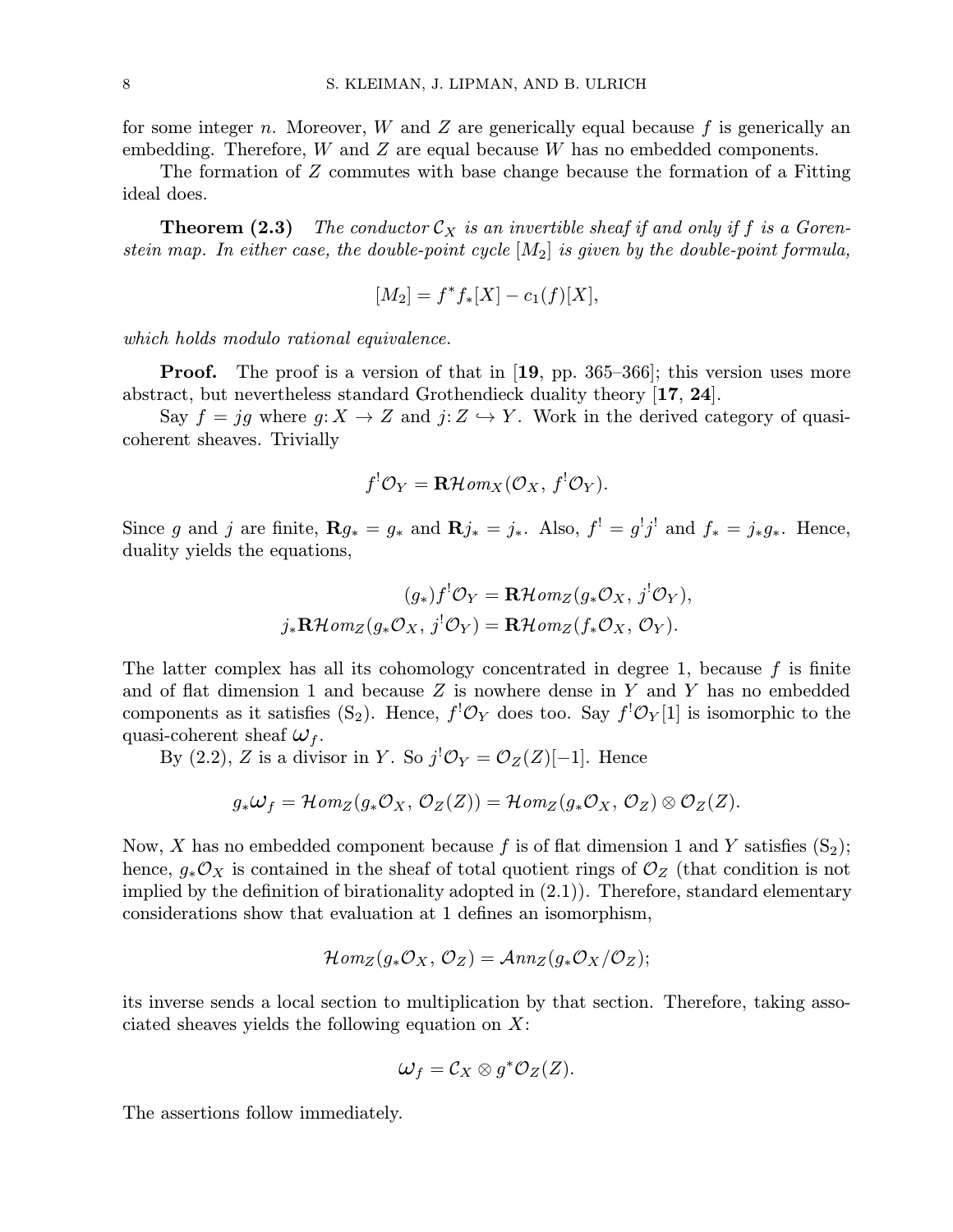**Proposition (2.4)** The source double-point scheme  $M_2$  is of pure codimension 1 in X, and the target double-point scheme  $N_2$  is of pure codimension 1 in Z and of pure codimension 2 in Y .

**Proof.** Since  $X \to Z$  is finite and birational and since  $M_2 = f^{-1}N_2$ , it suffices to treat  $N_2$ . By (2.1), Z is a divisor in Y. So it suffices to prove that  $N_2$  is of pure codimension 2 in Y. Now, by definition,  $N_2$  is the support of the  $\mathcal{O}_Y$ -module  $f_*\mathcal{O}_X/\mathcal{O}_Z$ . That module is of flat dimension at most 2 because  $\mathcal{O}_X$  and  $\mathcal{O}_Z$  are both of flat dimension 1. Hence  $N_2$  is everywhere of codimension at most 2 by virtue of the Intersection Theorem; it is well known that the case needed here may be derived easily from the work of Peskine and Szpiro [28], but the general case was proved by P. Roberts [29]. On the other hand,  $N_2$  is of codimension at least 2, because  $X \to Z$  is birational. Therefore,  $N_2$  is of pure codimension 2.

The Intersection Theorem is not needed here if f is Gorenstein, for then  $\mathcal{C}_X$  is invertible by (2.3).

**Lemma (2.5)** Let  $\xi$  be a generic point of a component of  $M_2$ . Suppose that X is regular at  $\xi$  and that the field extension  $k(\xi)/k(f\xi)$  is separable. Then  $\xi \notin \Sigma_2$ .

**Proof.** Denote the reduced scheme  $(M_2)_{\text{red}}$  by D. Then D is of pure codimension 1 in X by (2.4). So D is a divisor in X at  $\xi$  because X is regular there. At  $\xi$ , consider the standard exact sequence,

$$
\mathcal{O}_D(-D) \longrightarrow \Omega_f^1 | D \longrightarrow \Omega_{D/Y}^1 \longrightarrow 0.
$$

The first term is invertible, and the third term vanishes because  $k(\xi)/k(f\xi)$  is finite and separable. Hence,  $\dim_{k(\xi)} \Omega_f^1(\xi) \leq 1$ . In other words,  $\xi \notin \overline{\Sigma}_2$ .

**Proposition (2.6)** Suppose that X and Y are of finite type over a field k, and that X is regular in codimension 1 (for example, normal). Suppose either (a) dim  $X = 1$  and k is perfect or (b) k is of characteristic zero. Then  $\text{cod}(\overline{\Sigma}_2, X) \geq 2$ .

**Proof.** Let  $\xi$  be a generic point of a component of  $M_2$ . Then X is regular at  $\xi$ because  $M_2$  is of pure codimension 1 in X by (2.4). If dim  $X = 1$  and k is perfect, then  $k(\xi)/k$  is finite and separable; whence, then  $k(\xi)/k(f\xi)$  is separable. Of course,  $k(\xi)/k(f\xi)$ is separable if the characteristic of k is 0. Therefore,  $\xi \notin \overline{\Sigma}_2$  by (2.5). Thus the assertion holds.

(2.7) Example. Here is an example where  $\overline{\Sigma}_2$  has codimension 1. Fix an algebraically closed field of positive characteristic  $p$ . Let  $X$  be a closed, reduced, and irreducible surface in  $\mathbf{P}^3$ , and consider its Gauss map  $f: X_0 \to Y$ , where  $X_0$  is the smooth locus of X, and Y is the dual  $\mathbf{P}^3$ . Fix a point P of  $X_0$ , and choose affine coordinates x, y, z such that x, y are regular parameters of X at P. Then

$$
\dim \Omega_f^1(P) = 2 - \operatorname{rank} \frac{\partial^2 z}{\partial (x, y)^2}
$$

by [18, (2.6.1), p. 153; 21, § I-5, 175–177]. Therefore, the point P lies in  $\overline{\Sigma}_2$  if and only if the Hessian  $\frac{\partial^2 z}{\partial (x,y)^2}$  vanishes at P.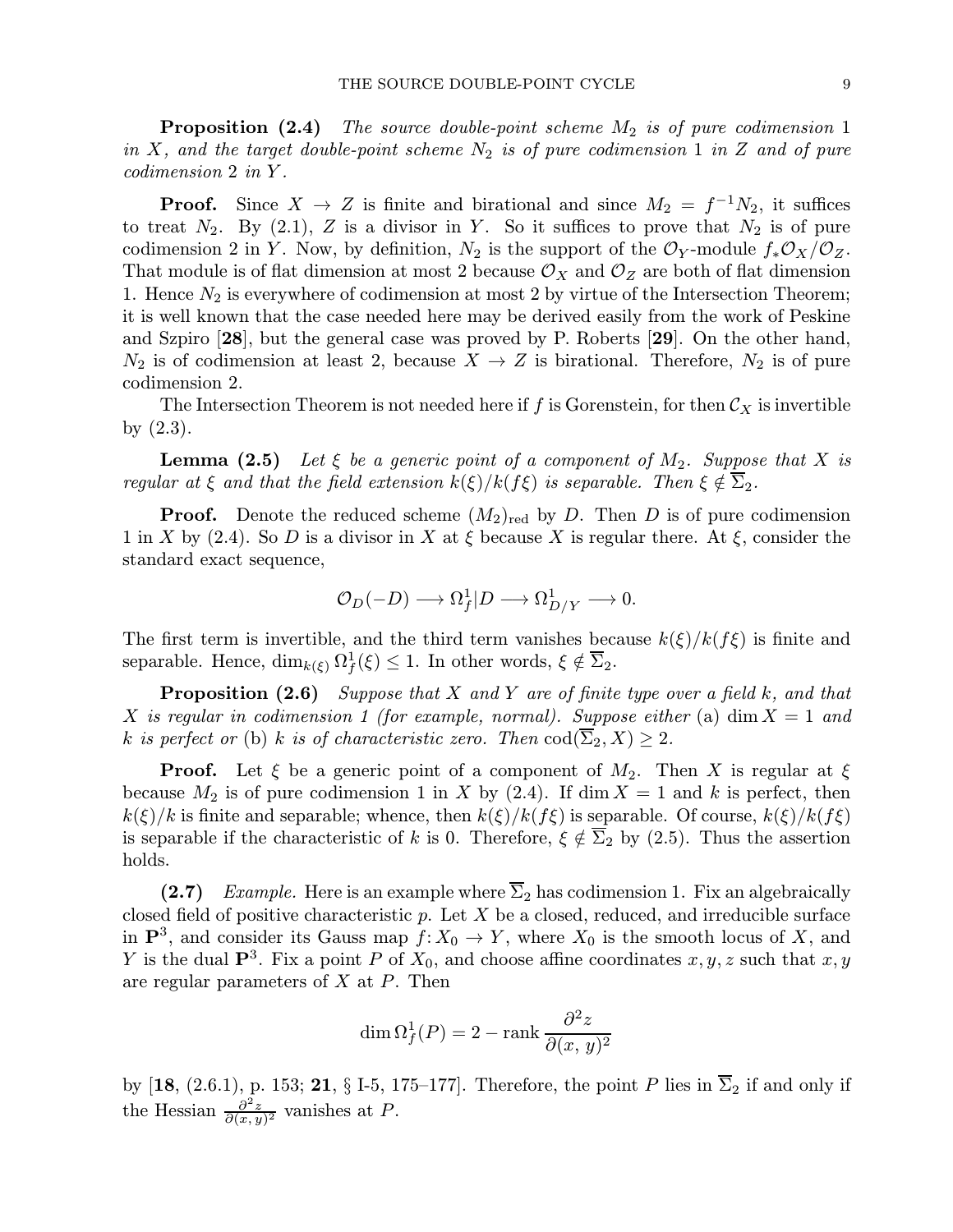Suppose  $p = 2$ . Then  $\frac{\partial^2 z}{\partial x^2}$  and  $\frac{\partial^2 z}{\partial y^2}$  vanish identically near P. Hence  $\overline{\Sigma}_2$  is defined near P by the vanishing of  $\frac{\partial^2 z}{\partial y \partial x}$ . Suppose that X is smooth of degree d at least 2. Then  $f: X \to Y$  is finite. That fact is well known, and holds in any characteristic. It holds, for example, because  $f^* \mathcal{O}_Y(1)$  is ample, as it is equal to  $\mathcal{O}_X(d-1)$  [19, middle of p. 360; 21,  $\S$  II-2, p.190. Suppose that X is general of its degree. Then f is birational onto its image [18, (5.6), p. 176; 21, (21), p. 180]. In particular,  $\overline{\Sigma}_2 \neq X$ . Therefore,  $\text{cod}(\overline{\Sigma}_2, X) = 1$ .

Suppose  $p \geq 3$ . Then  $\frac{\partial^2 z}{\partial x^2}$  and  $\frac{\partial^2 z}{\partial y^2}$  vanish identically if, for instance,

$$
z = xy(x + y)^p + x^{p+1} + y^{p+1}.
$$

Then, moreover,  $\frac{\partial^2 z}{\partial y \partial x} = (x+y)^p$ . So, if X is the surface with that equation, then its Gauss map f is birational onto its image by the Hessian Criterion  $[18, (3.3), p. 155; 21, (12),$ p. 176. Unfortunately, X has a (unique) singular point at infinity,  $(0,0,1,0)$ . However, that point corresponds to a curve  $C$  in  $Y$ , and a computation shows that the (reducible) curve D of X corresponding to C contains the entire curve at infinity of X, but does not contain the locus  $\{x + y = 0\}$ . Hence, the restriction  $(X - D) \rightarrow (Y - C)$  is finite, and its  $\Sigma_2$  is of codimension 1.

### 3. The residual double-point cycle

**Definition (3.1)** Let  $f: X \to Y$  be a separated map of schemes. Form the residual scheme of the diagonal and the corresponding map,

$$
X_2 := \mathbf{P}(\mathcal{I}(\Delta)) \quad \text{and} \quad f_1: X_2 \xrightarrow{p} X \times_Y X \xrightarrow{p_2} X,
$$

where  $\mathcal{I}(\Delta)$  is the ideal of the diagonal, p is the structure map, and  $p_2$  is the second projection. Then  $X_2$  is called the *iteration*, or *derived*, scheme, and  $f_1$  is called the *iteration*, or derived, map [20, 4.1, pp. 36–37; 22, (2.10)]. If f is proper, then  $f_{1*}[X_2]$  is defined and will be called the *residual double-point cycle* of f.

**Lemma (3.2)** Let  $f: X \to Y$  be a separated map locally of finite type between locally Noetherian schemes. Let w be a point of  $X \times_Y X$ .

(1) The following four conditions are equivalent:

- (a) The structure map  $p: X_2 \to X \times_Y X$  is a closed embedding at w.
- (b) The fiber  $p^{-1}w$  is empty or of dimension 0.
- (c) Either w lies off the diagonal, or w lies on the diagonal and  $\dim \Omega_f^1(p_2w) \leq 1$ .
- (d) The ideal  $\mathcal{I}(\Delta)$  of the diagonal is generated by one element at w.

(2) Let U be an open subset of  $X \times_Y X$  on which  $\mathcal{I}(\Delta)$  is generated by a single element of  $\Gamma(U, \mathcal{I}(\Delta))$ . Then the restriction  $p^{-1}U \to U$  is a closed embedding, its ideal is  $Ann(\mathcal{I}(\Delta))|U$ , and there is an isomorphism of  $\mathcal{O}_U$ -modules,

$$
p_*\mathcal{O}_{X_2}|U \simeq \mathcal{I}(\Delta)|U.
$$

**Proof.** Trivially (a) implies (b). For convenience, set  $\mathcal{I} := \mathcal{I}(\Delta)$ . Then  $X_2 = \mathbf{P}(\mathcal{I})$ by (3.1). So the fiber  $p^{-1}w$  is equal to  $\mathbf{P}((\mathcal{I}/\mathcal{I}^2)(w))$ . Hence (b) implies (c) because  $\mathcal{I}/\mathcal{I}^2$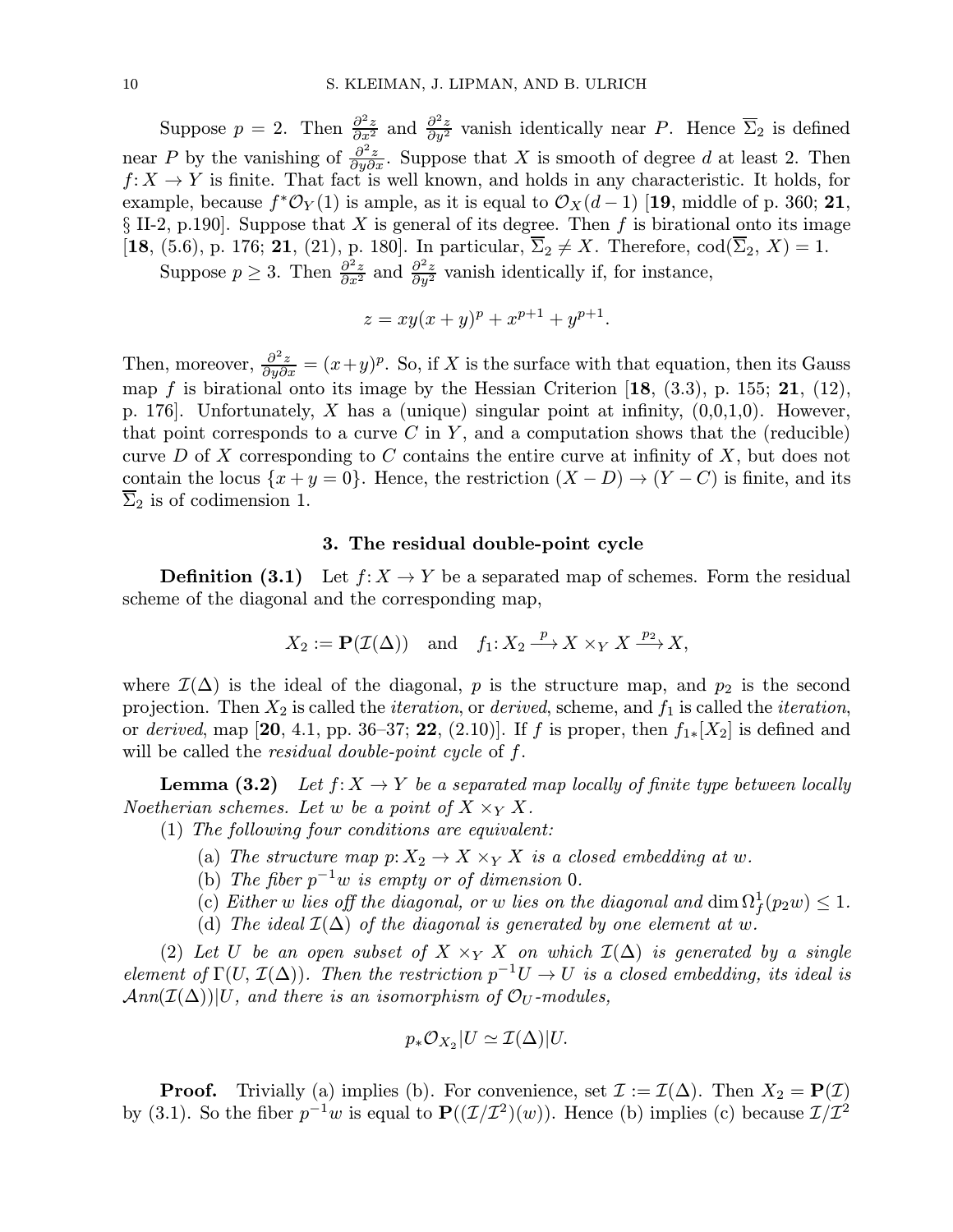Let U be an open subset of  $X \times X$  on which I is generated by a single section. That section defines a surjection on U from  $\mathcal{O}_{X\times X}$  to I, and its kernel is obviously  $\mathcal{A}nn(\mathcal{I})$ ; in other words, there is an exact sequence,

$$
0 \longrightarrow \mathcal{A}nn(\mathcal{I})|U \longrightarrow \mathcal{O}_{X \times X}|U \longrightarrow \mathcal{I}|U \longrightarrow 0. \tag{3.2.1}
$$

In general, if  $\mathcal{E} \rightarrow \mathcal{F} \rightarrow \mathcal{G} \rightarrow 0$  is an exact sequence of quasi-coherent sheaves on an arbitrary scheme, then the ideal of  $\mathbf{P}(\mathcal{G})$  in  $\mathbf{P}(\mathcal{F})$  is equal to the image of  $\mathcal{E}(-1)$  in  $\mathcal{O}_{\mathbf{P}(\mathcal{F})}$ , because the following sequence is well known to be exact [5, Ch. III, §6, no. 2, Prop. 4, p. 499]:

$$
\mathcal{E} \operatorname{\mathcal{S}ym}(\mathcal{F})[-1] \longrightarrow \operatorname{\mathcal{S}ym}(\mathcal{F}) \longrightarrow \operatorname{\mathcal{S}ym}(\mathcal{G}) \longrightarrow 0.
$$

Since  $P(\mathcal{O}_U) \longrightarrow U$  and  $\mathcal{O}_{P(\mathcal{O}_U)}(-1) = \mathcal{O}_{P(\mathcal{O}_U)}$ , therefore  $p^{-1}U \longrightarrow U$  is a closed embedding, with ideal  $Ann(\mathcal{I})|U$ . A second look at (3.2.1) now reveals that  $p_*\mathcal{O}_{X_2}|U$  is isomorphic to  $\mathcal{I}|U$ . Thus (2) holds. Hence, (d) implies (a).

**Lemma (3.3)** Let R be a (commutative) ring, B an R-algebra, and I the kernel of the multiplication map  $B \otimes_R B \to B$ . View  $B \otimes_R B$  as a B-algebra via the homomorphism u given by  $u(b) := 1 \otimes b$ . Then there is an isomorphism of B-modules,

$$
I \simeq (B/\operatorname{Im} R) \otimes_R B.
$$

**Proof.** The homomorphism u splits the following exact sequence of  $B$ -modules:

$$
0\longrightarrow I\longrightarrow B\otimes_R B\longrightarrow B\longrightarrow 0.
$$

So I is isomorphic to the cokernel of  $u$ . On the other hand, tensoring the exact sequence  $R \to B \to B/\operatorname{Im} R \to 0$  with B yields the exact sequence,

$$
B\longrightarrow B\otimes_R B\longrightarrow (B/\operatorname{Im} R)\otimes_R B\longrightarrow 0,
$$

in which the first map is u. So the cokernel of u is also isomorphic to  $(B/\mathrm{Im}\,R)\otimes_R B$ . Thus the assertion holds.

**Proposition (3.4)** Let  $f: X \to Y$  be a finite map of locally Noetherian schemes. (1) View the ideal  $\mathcal{I}(\Delta)$  of the diagonal of  $X \times_Y X$  as an  $\mathcal{O}_X$ -module via the second projection  $p_2$ . Then

$$
\mathcal{F}itt_X^0(\mathcal{I}(\Delta)) = \mathcal{F}itt_Y^0(f_*\mathcal{O}_X/\mathcal{I}m\mathcal{O}_Y)\mathcal{O}_X.
$$

(2) Off the image of  $\overline{\Sigma}_2$  under the diagonal map, the structure map  $p: X_2 \to X \times_Y X$ is a closed embedding, and its ideal is  $\text{Ann}(\mathcal{I})$ . Off  $\overline{\Sigma}_2$ , the iteration map  $f_1: X_2 \to X$  is finite, and

$$
\mathcal{F}itt_X^0(X_2) = \mathcal{F}itt_X^0(\mathcal{I}(\Delta)).
$$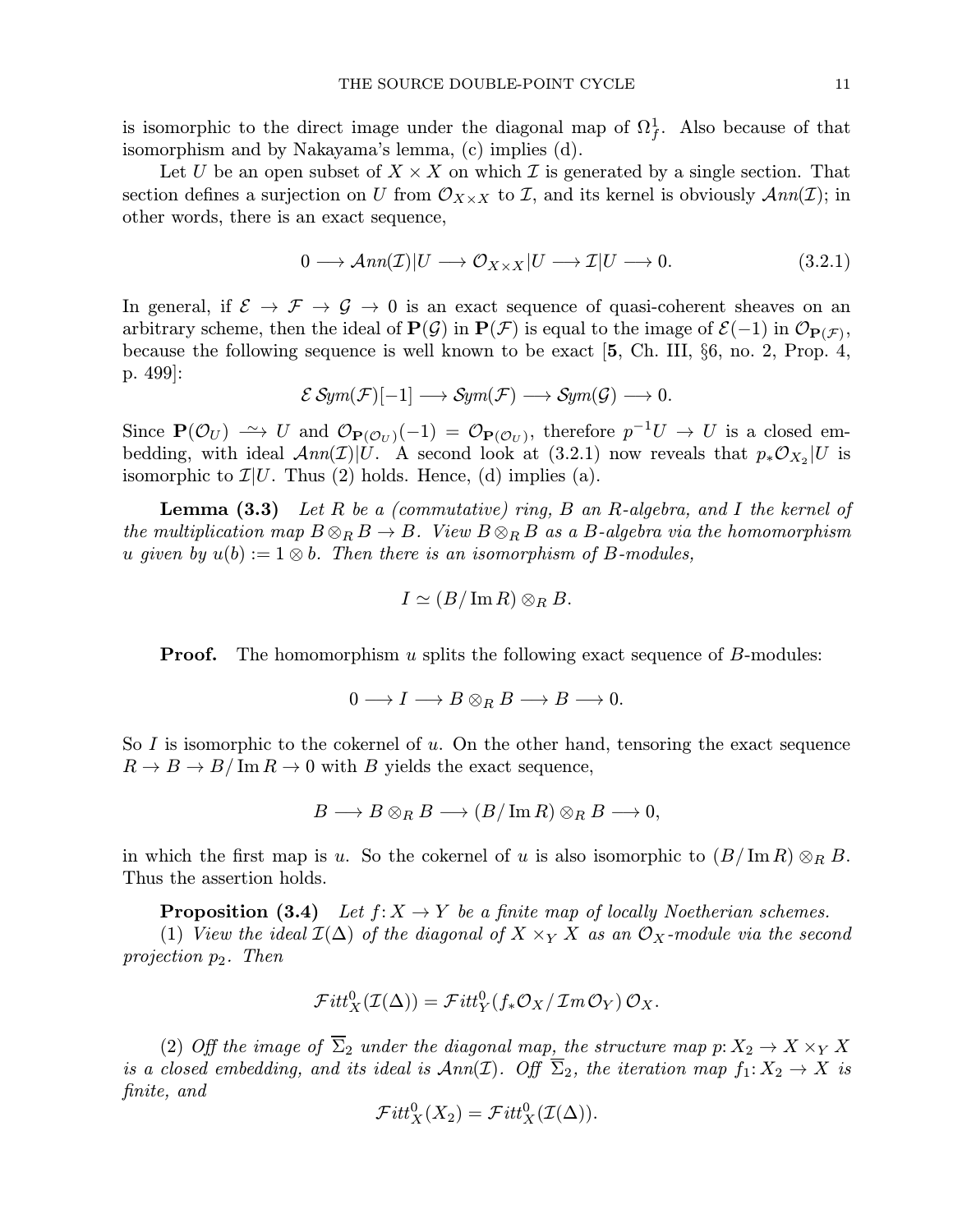**Proof.** (1) The two Fitting ideals are defined because  $f$  is finite. The asserted equation holds locally because of (3.3), as the formation of a Fitting ideal commutes with base change. Therefore the equation holds globally.

(2) Off  $\overline{\Sigma}_2$ , the structure map p is a closed embedding by (3.2)(1). So  $f_1 := p_2p$  is finite, because  $p_2$  is as f is.

It suffices to establish the asserted equality of ideals locally at each point  $x \notin \overline{\Sigma}_2$ . By  $(3.2)(1)$ ,  $\mathcal{I}(\Delta)$  is generated by one element at each point w of  $p_2^{-1}x$ . Since  $p_2$  is finite, there is, therefore, a neighborhood V of x such that, if  $U := p_2^{-1}V$ , then  $\mathcal{I}(\Delta)|U$  is generated by a single element of  $\Gamma(U, \mathcal{I}(\Delta))$ . So  $(3.2)(2)$  yields the asserted equality on V.

**Lemma (3.5)** Let R be a Noetherian local ring. Let  $A := R/\delta$  where  $\delta$  is a regular element (non-zero-divisor). Let F be a finitely generated A-module such that  $A \subset F \subset K$ , where K is the total fraction ring of A. Suppose that  $F/A \neq 0$  and that the flat dimension  $f.d_R F$  is 1. Then

$$
Ann_R(F/A) = Fitt_R^0(F/A),
$$

and  $R/Ann_R(F/A)$  is an R-module of flat dimension 2, grade 2, and codimension 2.

**Proof.** Choose elements  $x_1, \ldots, x_h$  of F whose images in  $F/m_A F$  form a basis, and let E be the submodule of  $R^{\oplus h}$  of relations among the  $x_i$ . Then E is free because f.d<sub>R</sub>  $F = 1$ , and E is of rank h because  $F \subset K$ . It is now easy to see that  $F/A$  is presented by a h by  $h + 1$  matrix.

The codimension of the R-module  $F/A$  is at least 2 because  $F \subset K$ . Furthermore, the grade of  $F/A$  is at least 2; that is,  $Ann_R(F/A)$  contains a regular sequence of two elements. Indeed, if  $Ann_R(F/A)/\delta R$  consisted of entirely of zero-divisors, then  $Ann_R(F/A)$  would lie in the union of the associated primes of  $\delta$ , so in one of them, say P. However,  $(F/A)_P = 0$ because  $A_P = K_P$ .

Since  $(h+1)-h+1=2$ , it follows from a general theorem of Eagon and Hochster that the grade of  $F/A$  is exactly 2, and from a general theorem of Buchsbaum and Eisenbud that  $Ann_R(F/A)$  is equal to  $Fitt_R^0(F/A)$ ; for both conclusions, see [4, top p. 232]. The general theorems may be avoided in the case at hand by the following argument, which also yields the remaining two assertions.

Since f.d<sub>R</sub>  $F = 1$  and f.d<sub>R</sub>  $A = 1$ , obviously f.d<sub>R</sub>  $F/A \le 2$ . So, since  $F/A$  is presented by an h by  $h + 1$  matrix, there is an exact sequence

$$
0 \longrightarrow R \longrightarrow R^{\oplus (h+1)} \longrightarrow R^{\oplus h} \longrightarrow F/A \longrightarrow 0.
$$

Since the grade of  $F/A$  is at least 2, dualizing that exact sequence yields this one,

$$
0 \longrightarrow R^{\oplus h} \longrightarrow R^{\oplus (h+1)} \longrightarrow R \longrightarrow R/I \longrightarrow 0,
$$

where I is an ideal. In particular,  $R/I = \text{Ext}^2_R(F/A, R)$ . Since any element of R that kills  $F/A$  also kills  $\text{Ext}^2_R(F/A, R)$ , therefore

$$
Ann_R(F/A) \subseteq I.
$$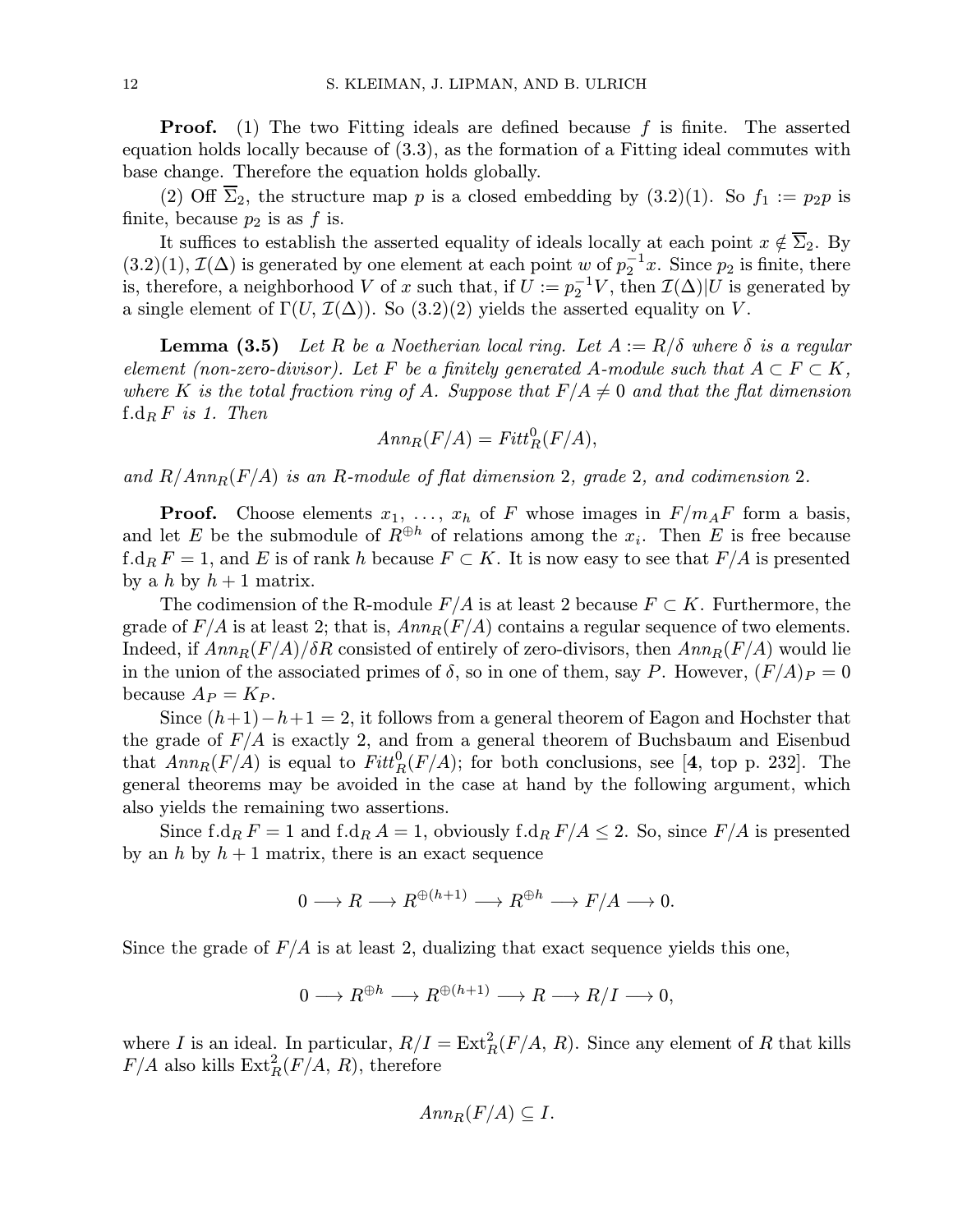Now, the dual of the second exact sequence is obviously the first. Hence

THE SOURCE DOUBLE-POINT CYCL  
l exact sequence is obviously the fi  

$$
Ext_R^i(R/I, R) = \begin{cases} 0, & \text{if } i < 2; \\ F/A, & \text{if } i = 2. \end{cases}
$$

Therefore, the grade of  $R/I$  is exactly 2. Moreover, I lies in  $Ann_R(F/A)$ , so the two ideals are equal. Finally, the Hilbert–Burch Theorem [8, Thm. 1, p. 122] yields that  $I = Fitt^0_R(F/A).$ 

The preceding argument also shows that  $R/Ann_R(F/A)$  has flat dimension 2, as asserted, because  $Ann_R(F/A) = I$ . Hence its codimension is at most 2 by the Intersection Theorem of Peskine–Szpiro and Roberts (see the proof of (2.4)). Since, as was noted above, its codimension is at least 2, it is exactly 2, as asserted.

**Proposition (3.6)** Under the conditions of (2.1), the target double-point scheme  $N_2$ is of pure flat dimension 2, grade 2, and codimension 2 in Y .

**Proof.** By  $(2.2)$ , Z is a divisor in Y. So the assertion follows  $(3.5)$  applied locally.

**Proposition (3.7)** If the conditions of  $(2.1)$  hold, then

$$
\mathcal{A}nn_Y(f_*\mathcal{O}_X/\mathcal{O}_Z) = \mathcal{F}itt_Y^0(f_*\mathcal{O}_X/\mathcal{O}_Z)
$$

$$
\mathcal{C}_Z = \mathcal{F}itt_Z^0(f_*\mathcal{O}_X/\mathcal{O}_Z)
$$

$$
\mathcal{C}_X = \mathcal{F}itt_Z^0(f_*\mathcal{O}_X/\mathcal{O}_Z)\mathcal{O}_X.
$$

**Proof.** By  $(2.2)$ , Z is a divisor in Y. So the first equation holds at each point of Y by (3.5). The second and third equations are easily derived from the first.

**Proposition (3.8)** Under the conditions of  $(2.1)$ , the formation of the double-point schemes,  $M_2$  and  $N_2$ , commutes with base change.

**Proof.** The assertion follows directly from  $(3.7)$  because the formation of a Fitting ideal commutes with base change.

**Lemma (3.9)** Under the conditions of  $(2.1)$ , suppose f is Gorenstein. Then

$$
p_{2*}[\mathcal{I}(\Delta)] = [M_2]
$$

where  $[\mathcal{I}(\Delta)]$  is the fundamental cycle of the ideal of the diagonal, viewed simply as an  $\mathcal{O}_X$ -module.

**Proof.** By  $(3.4)(1)$  and  $(3.7)$ ,  $\mathcal{F}itt_X^0(\mathcal{I}(\Delta))$  is equal to  $\mathcal{C}_X$ . By  $(2.3)$ ,  $\mathcal{C}_X$  is invertible. Hence, by standard algebra,  $\mathcal{I}(\Delta)$  is of flat dimension 1 over X. Hence, at each generic point  $\xi$  of  $M_2$ , the length of  $\mathcal{I}(\Delta)$  is equal to the colength of  $\mathcal{C}_X$  [10, A.2.3, p. 411]. Therefore,  $p_{2*}[\mathcal{I}(\Delta)]$  and  $M_2$  are equal at  $\xi$ .

It remains to note that, if  $\eta$  is the generic point of a component of the support of  $\mathcal{I}(\Delta)$ , then dim  $\mathcal{O}_{X,p_2n} = 1$ . However, the completion of the stalk  $\mathcal{I}(\Delta)_n$  is a module of finite length and of flat dimension 1 over the completion of  $\mathcal{O}_{X,p_2\eta}$ . Hence its 0th Fitting ideal is invertible, and is primary for the maximal ideal. Therefore,  $\dim \mathcal{O}_{X,p_2\eta} = 1$ .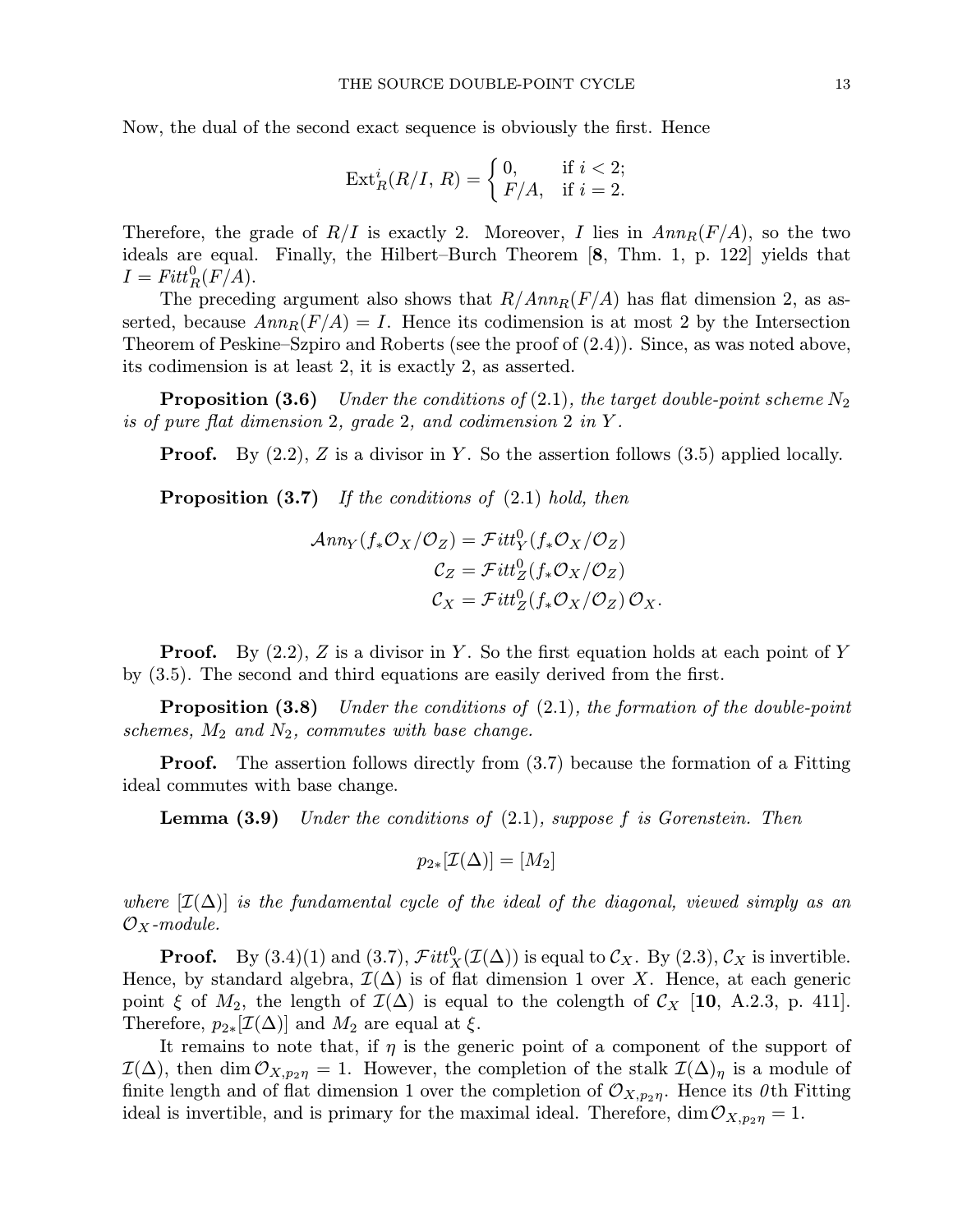**Theorem (3.10)** Under the conditions of  $(2.1)$ , suppose f is Gorenstein. Then

$$
[M_2] = f_{1*}[X_2] + D
$$

where  $D \geq 0$ , and the components of D are exactly the components of codimension 1 of  $\overline{\Sigma}_2$ .

**Proof.** It follows from (3.2) that  $[\mathcal{I}(\Delta)] = p_*[X_2] + C$  where C is a positive cycle whose components are exactly those components of the support of  $\mathcal{I}(\Delta)$  that are images under the diagonal map of the components of  $\overline{\Sigma}_2$ . So, the assertion follows from (3.9) because  $f_1 := p_2p$  and because of (2.4).

**Corollary (3.11)** Under the conditions of  $(2.1)$ , suppose f is Gorenstein. Then

$$
[M_2] = f_{1*}[X_2]
$$

off  $\overline{\Sigma}_2$ , and that equation holds everywhere if and only if also  $\text{cod}(\overline{\Sigma}_2, X) \geq 2$ .

**Proof.** The assertion follows immediately from  $(3.10)$ .

**Corollary (3.12)** Under the conditions of (2.1), suppose that X and Y are of finite type over a base scheme S, and that f is a Gorenstein S-map. Then

$$
[M_2] = f_{1*}[X_2]
$$

provided also one of the following two conditions is satisfied:

(1) If  $\xi \in M_2$  is the generic point of an arbitrary component, then  $X/S$  is smooth at  $\xi$ , and either (a)  $\dim_{\xi}(X/S)=1$ , or (b)  $k(\xi)$  is of characteristic 0, or simply, (c)  $k(\xi)/k(f\xi)$ is separable.

(2) The map f is appropriately generic in the sense that, if  $\eta \in X_2$  is the generic point of an arbitrary component, then

$$
\dim_{\eta}(X_2/S) = \dim_{f_1\eta}(X/S) - 1.
$$

**Proof.** The assertion follows from  $(3.11)$  as  $\text{cod}(\overline{\Sigma}_2, X) \geq 2$ . Indeed, by  $(2.4)$ ,  $M_2$  is of pure codimension 1 in X. Let  $\xi \in M_2$  be the generic point of a component. If (1) holds, then  $\xi \notin \Sigma_2$  by (2.5) applied to the geometric fiber of f over the image of  $\xi$  in S; compare with the proof of (2.6). If (2) holds, then  $f_1^{-1}\xi$  is of dimension 0; so  $\xi \notin \overline{\Sigma}_2$  by (3.2)(1).

 $(3.13)$  Remark. Ulrich [31] has proved a complement to  $(3.10)$ , which suggests that the subscheme  $X'_2$  of  $X \times_Y X$  defined by  $\mathcal{A}nn(\mathcal{I}(\Delta))$  is a better external scheme of source double-points than  $X_2$ . Namely, under the conditions of  $(3.10)$ ,

$$
[M_2] = f_{1*}[X_2']
$$

provided that  $X$  is a complete intersection over  $Y$  at the generic point of every component of  $M_2$ .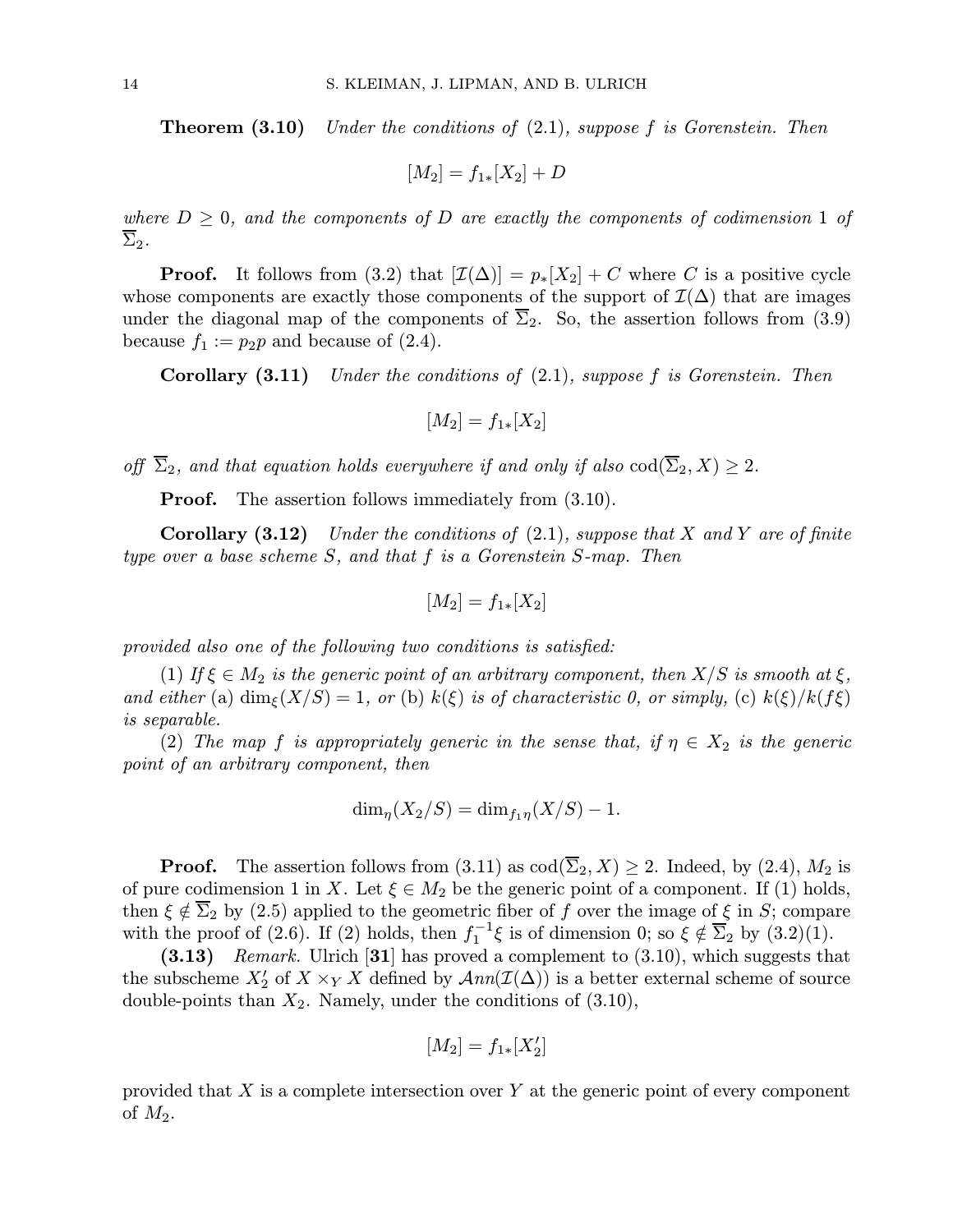Ulrich derives that assertion from the following one, in which the restriction to codimension 1 has been dropped: Let  $f: X \to Y$  be a finite map of locally Noetherian schemes that is birational onto its image. Assume that  $X$  is locally a complete intersection of codimension s over Y, that Y satisfies  $S_{2s+1}$ , and that  $M_2$  is of codimension at least s. Then  $X_2'$  is a perfect Y-scheme of grade 2s, its ideal  $\mathcal{A}nn(\mathcal{I}(\Delta))$  is equal to  $\mathcal{F}itt_{X\times_YX}^0(\mathcal{I}(\Delta))$ , and its fundamental cycle  $[X'_2]$  is equal to  $[\mathcal{I}(\Delta)]$ . In particular,  $M_2$  and  $X'_2$  are of pure codimension s, and  $X'_2$  is of flat dimension 2s over Y; moreover,  $X'_2$  has no embedded components, and it is Cohen–Macaulay if  $Y$  is. The assertion in the preceding paragraph follows because of  $(3.9)$  and  $(2.4)$ .

## 4. References

- [1] M. Artin and M. Nagata, Residual intersections in Cohen–Macaulay rings, J. Math. Kyoto Univ. 12–2 (1972), 307–323.
- [2] L. Avramov and H.-B. Foxby, Gorenstein local homomorphisms, to appear in Bull. Amer. Math. Soc., April 1990.
- [3] W. Brown, *Blow up sequences and the module of nth order differentials*, Can. J. Math. 28 (1976), 1289–1301.
- [4] D. Buchsbaum and D. Eisenbud, What annihilates a module? J. Algebra 47 (1977), 231–243.
- [5] N. Bourbaki, "Algebra," Hermann; Addison–Wesley, 1974.
- [6] F. Catanese, Commutative algebra methods and equations of regular surfaces, in "Algebraic Geometry, Bucharest 1982.," L. Bădescu and D. Popescu (eds.), Lecture Notes in Math. 1056, Springer-Verlag, 1984, pp. 68–111.
- [7] F. Catanese, Equations of pluriregular varieties of general type, in "Geometry Today. Roma 1984," E. Arbarello, C. Procesi, E. Strickland (eds.) Prog. Math. 60, Birkhäuser, 1985, pp. 47–67.
- [8] D. Eisenbud, Some directions of recent progress in commutative algebra, in "Algebraic Geometry, Arcata 1974," R. Hartshorne (ed.), Proc. Symposia Pure Math., Vol. 29, Amer. Math. Soc., 1975, pp. 111–128.
- [9] W. Fulton, A note on residual intersections and the double point formula, Acta Math. 140 (1978), 93–101.
- [10] W. Fulton, "Intersection theory," Ergebnisse der Mathematik und ihrer Grenzgebiete 3. Folge · Band 2, Springer-Verlag, 1984.
- [11] K. Fischer, The module decomposition of  $I(\overline{A}/A)$ , Trans. Amer. Math. Soc. 186 (1973), 113–128.
- [12] K. Fischer, The decomposition of the module of n-th order differentials in arbitrary characteristic, Can. J. Math. 30 (1978), 512–517.
- [13] A. Grothendieck, with J. Dieudonné, "Eléments de Géométrie Algébrique I," Springer-Verlag, 1971.
- [14] A. Grothendieck, with J. Dieudonné, "Éléments de Géometrie Algébrique IV<sub>4</sub>," Publ. Math. I.H.E.S. 24, 1965.
- [15] L. Gruson and C. Peskine, Courbes de l'espace projectif: variétés de sécantes, in "Enumerative and Classical Algebraic Geometry," P. le Barz, Y. Hervier (eds.), Proc. Conf., Nice 1981. Progr. Math. **24**, Birkhäuser, 1982, pp. 1–31.
- [16] S. Gusein-Zade, Dynkin diagrams for singularities of functions of two variables, Funktsional'nyi Analiz i Ego Prilozheniya 8 (1974), 23–30.
- [17] R. Hartshorne, "Residues and duality," Springer Lecture Notes in Math. 20, 1966.
- [18] A. Hefez and S. Kleiman, Notes on duality of projective varieties, in "Geometry Today. Roma 1984," E. Arbarello, C. Procesi, E. Strickland (eds.) Prog. Math. 60, Birkhäuser, 1985, pp. 143–184.
- [19] S. Kleiman, The enumerative theory of singularities, in "Real and complex singularities," P. Holm (ed.), Proc. Conf., Oslo 1976, Sitjhoff & Noorhoof, 1977, pp. 297–396.
- [20] S. Kleiman, Multiple-point Formulas I: Iteration, Acta Math. 147 (1981), 13–49.
- [21] S. Kleiman, Tangency and duality, in "Proc. 1984 Vancouver Conf. in Algebraic Geometry," J. Carrell, A. V. Geramita, P. Russell (eds.), CMS Conf. Proc. 6, Amer. Math. Soc., 1986, pp. 163–226.